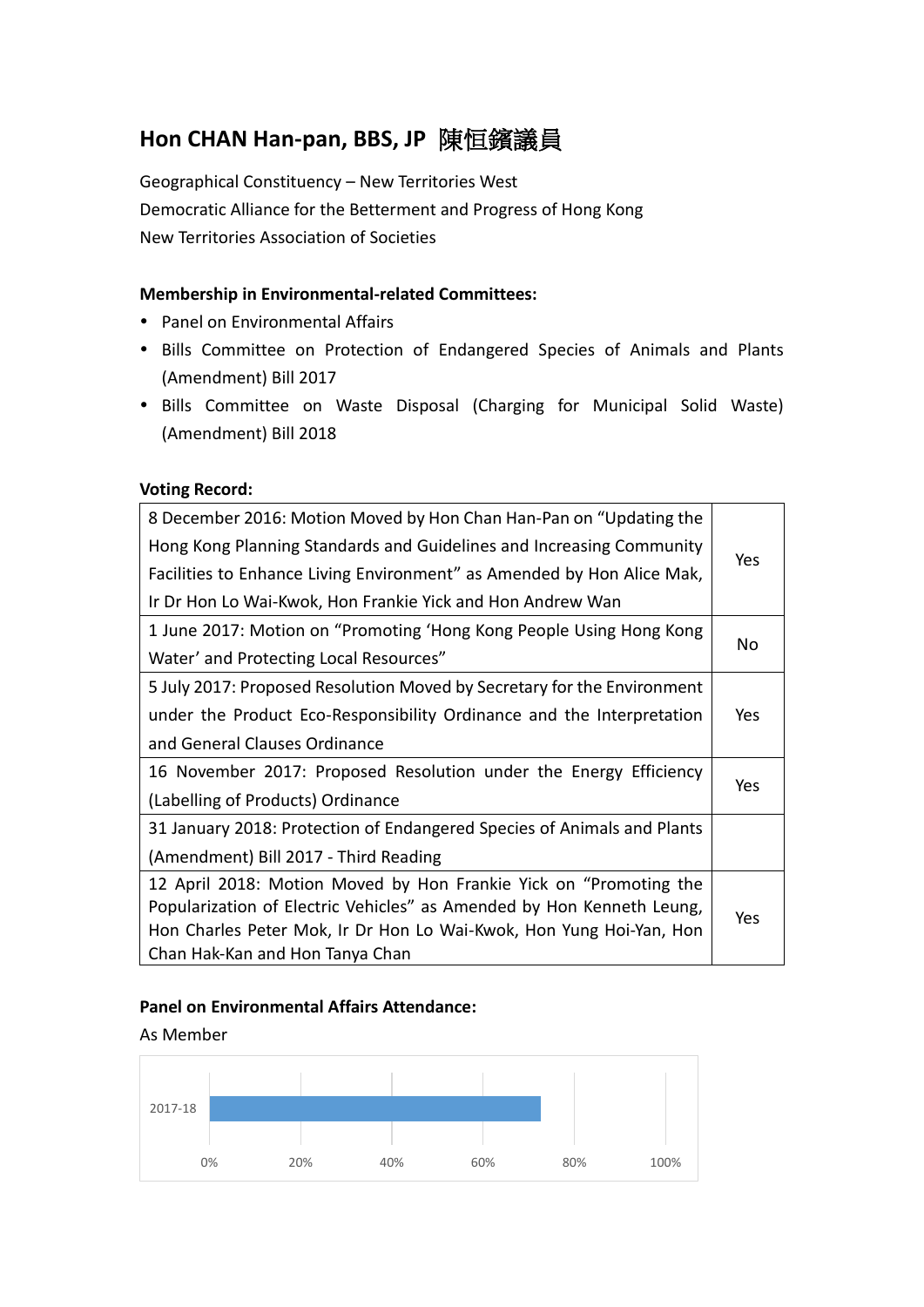As Non-Member

| 2016-17 | 2017-18 | 2018-19 | 2019-20 |
|---------|---------|---------|---------|
|         | Panel   |         |         |

## **Comments Made in Environmental-related Committees:**

Panel on Environmental Affairs

| 20171219 | enquired what were<br>Mr<br><b>CHAN</b><br>Han-pan<br>the<br>17. | <b>Misc</b> |
|----------|------------------------------------------------------------------|-------------|
|          | "environmental groups" to be collaborated in taking part in      |             |
|          | the conservation and revitalization projects funded by CCO.      |             |
|          | Referring to the recent media reports on the incident of Lai     |             |
|          | Chi Wo where the revitalization proposal of converting empty     |             |
|          | village houses into home-stay lodging services in the village    |             |
|          | had met with opposition of the affected villagers, Mr CHAN       |             |
|          | was concerned whether CCO would foster collaboration with        |             |
|          | the rural community and the non-governmental organizations       |             |
|          | ("NGOs") in its future work to avoid recurrence of similar       |             |
|          | incident. He stressed the importance of engaging the villagers   |             |
|          | in taking forward proposals to enhance conservation and          |             |
|          | revitalization of the sites concerned.                           |             |
| 20171219 | 30. Noting the close proximity of the Ma Wan Fish Culture        | Water       |
|          | Zones to SCISTW, Dr Elizabeth QUAT and Mr CHAN Han-pan           |             |
|          | enquired whether the fish culture zones would be adversely       |             |
|          | affected by the potential impact on water quality during the     |             |
|          | sewage bypass on five occasions, resulting in large scale fish   |             |
|          | kill incidents and if so, whether the fishermen being affected   |             |
|          | would be accorded with compensation. Mr CHAN urged the           |             |
|          | Administration to closely monitor the situation and ensure       |             |
|          | that relevant departments would be alerted to make early         |             |
|          | preparation for such incidents.                                  |             |
| 20181011 | 8d. Control of invasive alien species: Mr CHAN Han-pan           | <b>Misc</b> |
|          | proposed discussion on the measures to cope with the             |             |
|          | threats of invasive alien species to local habitats, with        |             |
|          | particular focus on Mikania micrantha and Leucaena               |             |
|          | leucocephala;                                                    |             |
| 20181126 | 15. Mr CHAN Han-pan considered that promoting the                | Climate     |
|          | development of RE was a long-term task. He called on the         |             |
|          | Administration to formulate a comprehensive plan in this         |             |
|          | regard.                                                          |             |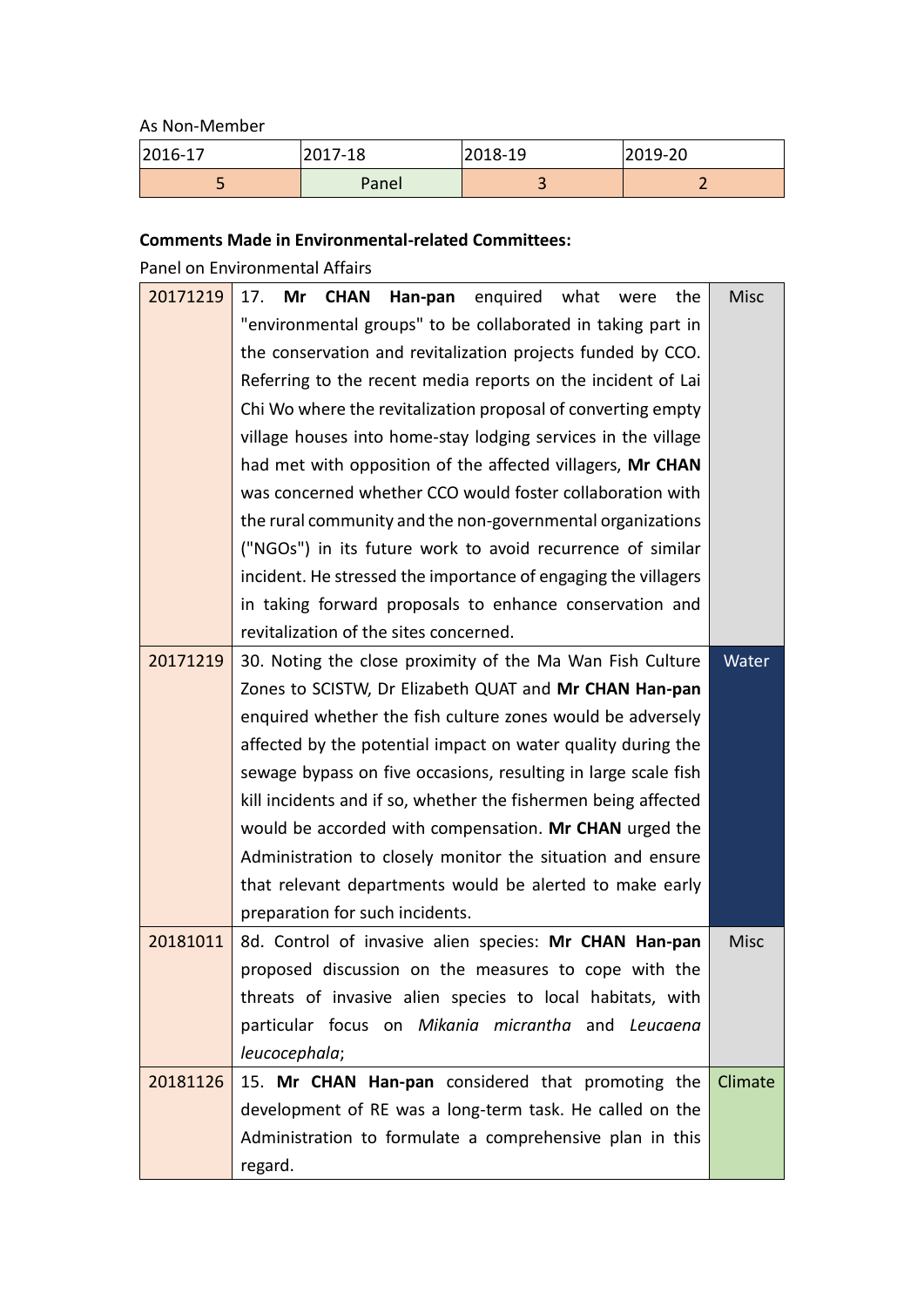| $20181126$ 19. Mr CHAN Han-pan said that he would support the   | Climate |
|-----------------------------------------------------------------|---------|
| establishment proposal in question provided that the            |         |
| Administration undertook to formulate policies to facilitate    |         |
| the installation of PV systems on the rooftops of               |         |
| buildings/structures other than NTEHs, such as factories,       |         |
| agricultural structures and buildings on brownfield sites, with |         |
| a view to increasing the solar energy potential in Hong Kong.   |         |
| In this connection, he pointed out that it was impossible for   |         |
| the installation works of PV systems on some temporary          |         |
| structures (such as squatter huts) to fully comply with the     |         |
| relevant regulatory requirements. He asked whether ENB          |         |
| would offer assistance to the owners or tenants concerned to    |         |
| facilitate the installation of PV systems on those structures.  |         |

Bills Committee on Protection of Endangered Species of Animals and Plants (Amendment) Bill 2017

| 20170707 | 1. | Mr CHAN said that he supported the proposed total ban on local      |
|----------|----|---------------------------------------------------------------------|
|          |    | trade in ivory. He expressed the following views/concerns:          |
|          |    | (a) a substantial amount of ivory items had been legally imported   |
|          |    | into Hong Kong from European countries ("European imports")         |
|          |    | since the implementation of the Convention on International Trade   |
|          |    | in Endangered Species of Wild Fauna and Flora ("CITES") provisions  |
|          |    | in Hong Kong, and a large amount of European imports were still     |
|          |    | possessed by traders in Hong Kong for commercial purposes. Ivory    |
|          |    | traders would suffer great loss if such ivory items were banned     |
|          |    | from trade; and                                                     |
|          |    | (b) the Administration should consider advancing the total ivory    |
|          |    | trade ban through cancellation of existing Licences to Possess      |
|          |    | ("PLs") and offering ex-gratia payments to the affected licensees.  |
|          | 2. | Mr CHAN expressed the following views/concerns:                     |
|          |    | (a) the five-year grace period starting from the announcement of    |
|          |    | the three-step plan to phase out the local ivory trade ("the Plan") |
|          |    | on 21 December 2016 until the total ban on 31 December 2021         |
|          |    | might send a wrong message to the ivory trade that wild elephants   |
|          |    | could still be poached and killed during this period; and           |
|          |    | (b) a more effective approach might be to shorten the grace period  |
|          |    | or impose an immediate ban to all ivory trade in Hong Kong, and     |
|          |    | to provide compensation to the affected traders who would have      |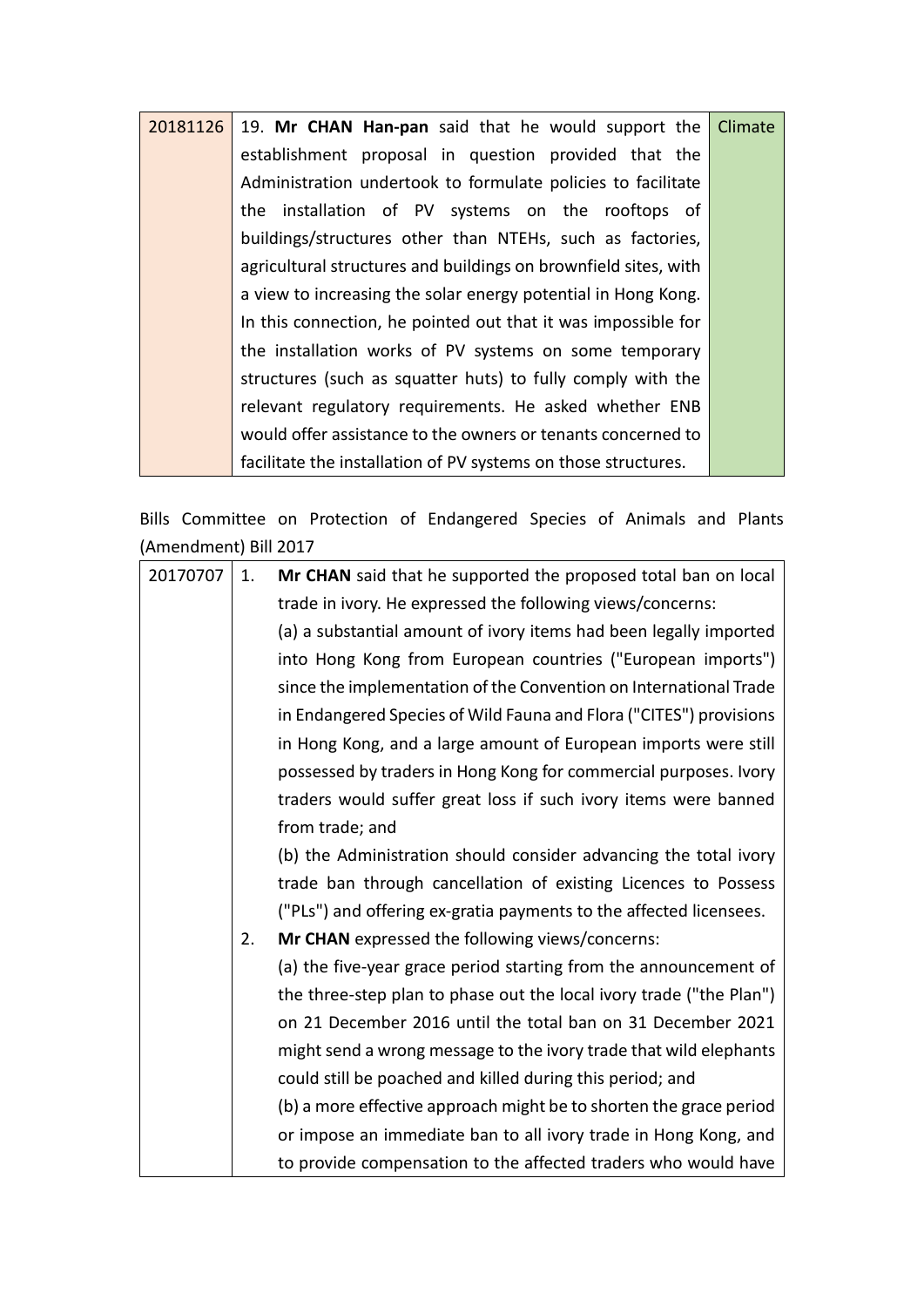|          |    | their licences cancelled.                                                                                              |
|----------|----|------------------------------------------------------------------------------------------------------------------------|
| 20170906 | 3. | Noting that the European Commission had recommended that,<br>from 1 July 2017, the European Union ("EU") Member States |
|          |    | should stop issuing export documents for raw pre-Convention                                                            |
|          |    | ivory, but such recommendation would not affect worked                                                                 |
|          |    | preConvention ivory, Mr CHAN considered that the Administration                                                        |
|          |    | should take steps to guard against the import of worked post-                                                          |
|          |    | Convention ivory from EU Member States purporting to be pre-                                                           |
|          |    | Convention ivory                                                                                                       |
| 20171017 | 4. | Mr CHAN's suggestion for the Administration to take back the                                                           |
|          |    | Possession Licences ("PLs") of the traders by providing them with                                                      |
|          |    |                                                                                                                        |
|          |    | an ex-gratia payment.                                                                                                  |
| 20171108 | 5. | Mr CHAN's question regarding the unit of quantity of ivory items                                                       |
|          |    | declared on relevant export certificates and the Administration's                                                      |
|          |    | explanation. Pointing out that irregularities involving a large                                                        |
|          |    | proportion of pre-Convention ivory (i.e. 665 kg out of a total of                                                      |
|          |    | about 800 kg) inspected had been uncovered by the Agriculture,                                                         |
|          |    | Fisheries and Conservation Department ("AFCD") over the past                                                           |
|          |    | two years, Mr CHAN sought information on details of these cases                                                        |
|          |    | and asked what follow-up actions had been taken by AFCD.                                                               |
|          | 6. | Mr CHAN considered that the Administration should take more                                                            |
|          |    | vigorous enforcement actions against illegal import activities of                                                      |
|          |    | ivory. In his view, the Administration should stop the arrangement                                                     |
|          |    | of importing pre-Convention ivory to Hong Kong under an export                                                         |
|          |    | certificate issued by overseas CITES Management Authorities.                                                           |
|          | 7. | Mr CHAN agreed with Mr James TO that the Legal Service                                                                 |
|          |    | Division's comments should be sought on the Administration's                                                           |
|          |    | view that the Bill was in conformity with BL 6 and 105.                                                                |
|          | 8. | Mr CHAN's enquiry about the definitions of raw ivory vis-à-vis                                                         |
|          |    | worked ivory adopted by the Administration in handling import                                                          |
|          |    | shipments of preConvention ivory and the criteria adopted to                                                           |
|          |    | distinguish between raw ivory and worked<br>ivory.<br>The                                                              |
|          |    | Administration was<br>requested to provide supplementary                                                               |
|          |    | information after the meeting.                                                                                         |
| 20171129 | 9. | Mr CHAN pointed out that the Administration had been requested                                                         |
|          |    | to respond to a number of issues raised by members at the last                                                         |
|          |    | meeting but the Administration's written response regarding the                                                        |
|          |    | measures taken by the governments of Belgium, Germany and                                                              |